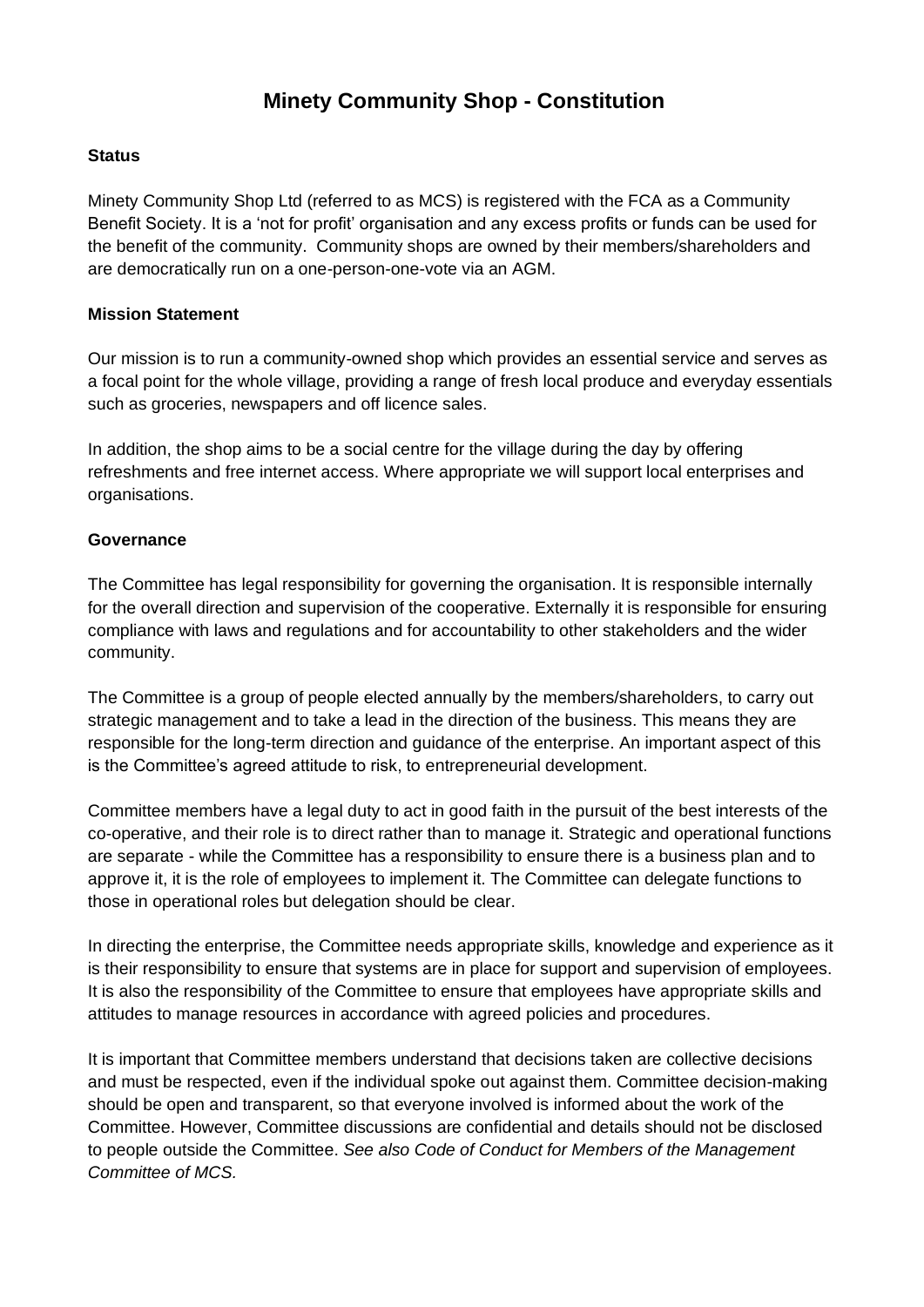## **The Committee**

- Members can be elected at an Annual General Meeting, or co-opted by an existing Committee, subject to confirmation at an AGM.
- As far as possible they should represent a cross-section of the community served and include a range of skills and experience.
- The Committee should aim to number 6-10 members
- The shop manager is an ex-officio member of the Committee
- Representatives of the Village Hall Committee and the Parish Council are also invited to attend meetings.

## **Committee Meetings**

- Meetings should be held monthly, with a minimum of 10 per annum
- Members unable to attend should send apologies to the Secretary
- There shall be a standing agenda with additional items as required
- Meetings are chaired by Chair/co-Chair or in their absence by the Secretary
- A quorum for a meeting is half of the membership, provided this includes at least one of the elected officers (Chair, Secretary, Treasurer)
- Decisions are generally taken by consensus but a vote may be required in which case the decision goes to the majority of those present. The Chair has a casting vote in the event of a tie
- Expenditure of over £2000 should be confirmed by a majority of those entitled to vote. Confirmation can be secured by email as well as at a meeting.
- Members should declare an interest in any items or issues in which they may have a financial interest
- Decisions and actions are recorded by the Secretary, minutes are distributed to members and signed as a true record. Minutes are retained for seven years.
- Where there is need for specific expertise, the Committee can co-opt members, or use such expertise in a 'back-room' role for individual issues or events.

## **Standing Agenda for Committee Meetings**

- Attendees
- Apologies
- Acceptance of previous minutes
- Matters arising
- Shop manager's report
- Treasurer's report
- Forthcoming events
- Any other substantive items (to be advised in advance)
- AOB
- Date of next meeting